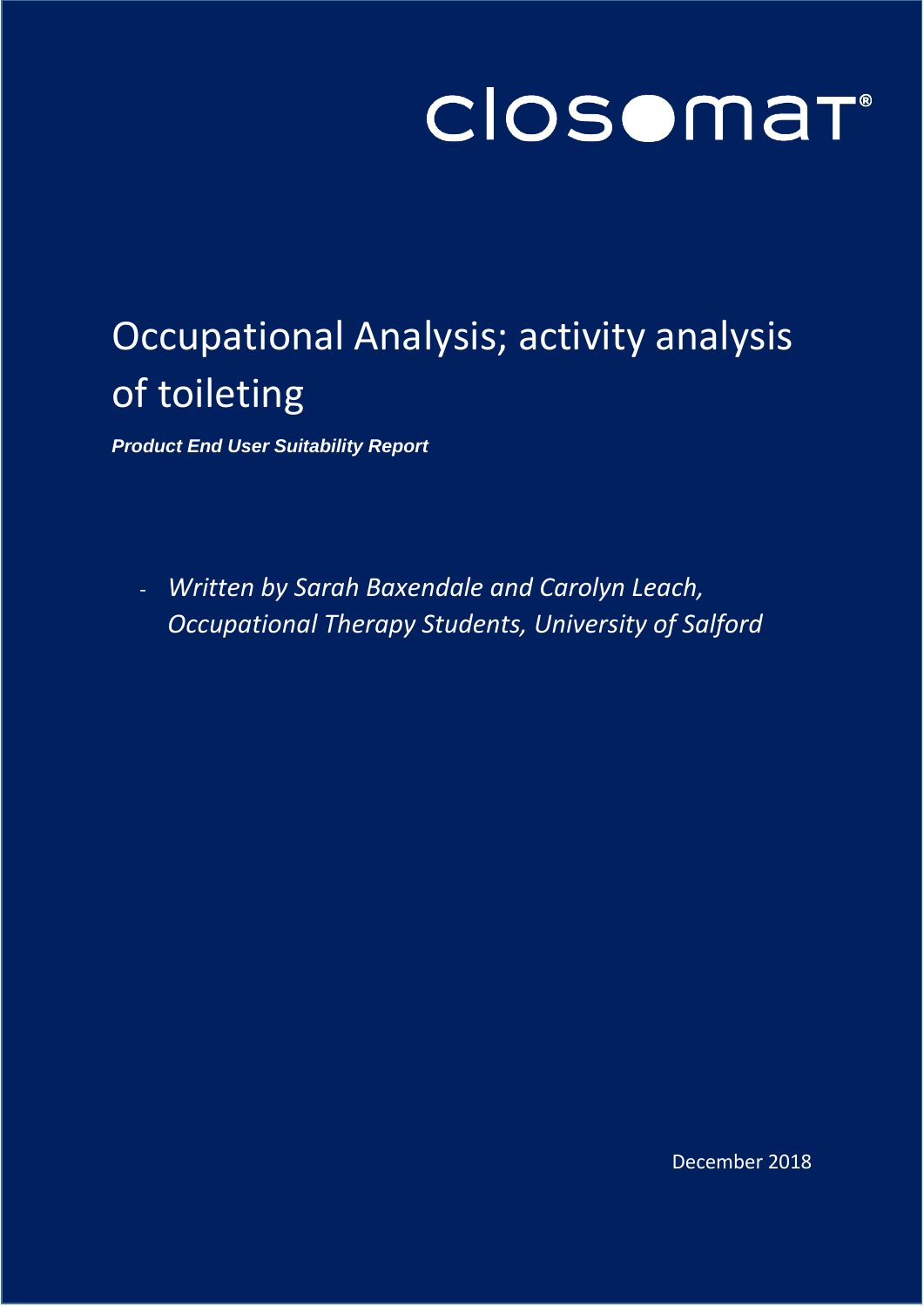### closomat

*Toileting is one of the most intimate personal activities of daily living a person needs to engage in. When living with illness or disability a person's occupational participation and performance when toileting can be impacted and therefore solutions like the Closomat wash dry toilet and Aerolet may help by promoting independence whilst maintaining dignity and privacy.*

If a user is having difficulty accessing toilet facilities, solutions can be found by altering their approach to the task or adapting the environment.

"Using a client centered approach through occupations enable the service user to participate in activities of everyday life. This is achieved by working collaboratively with the service user, family and carers to enhance their ability to engage in occupations they need to, want to, and expected to do. This can be done by modifying the occupation or the environment to better support their occupational engagement" (WFOT, 2012).

Occupational analysis is a recognised skill of the profession (Duncan & Townsend, 2012).

Activity analysis of an individual using a toilet; the user must coordinate a complex combination of physical and cognitive tasks.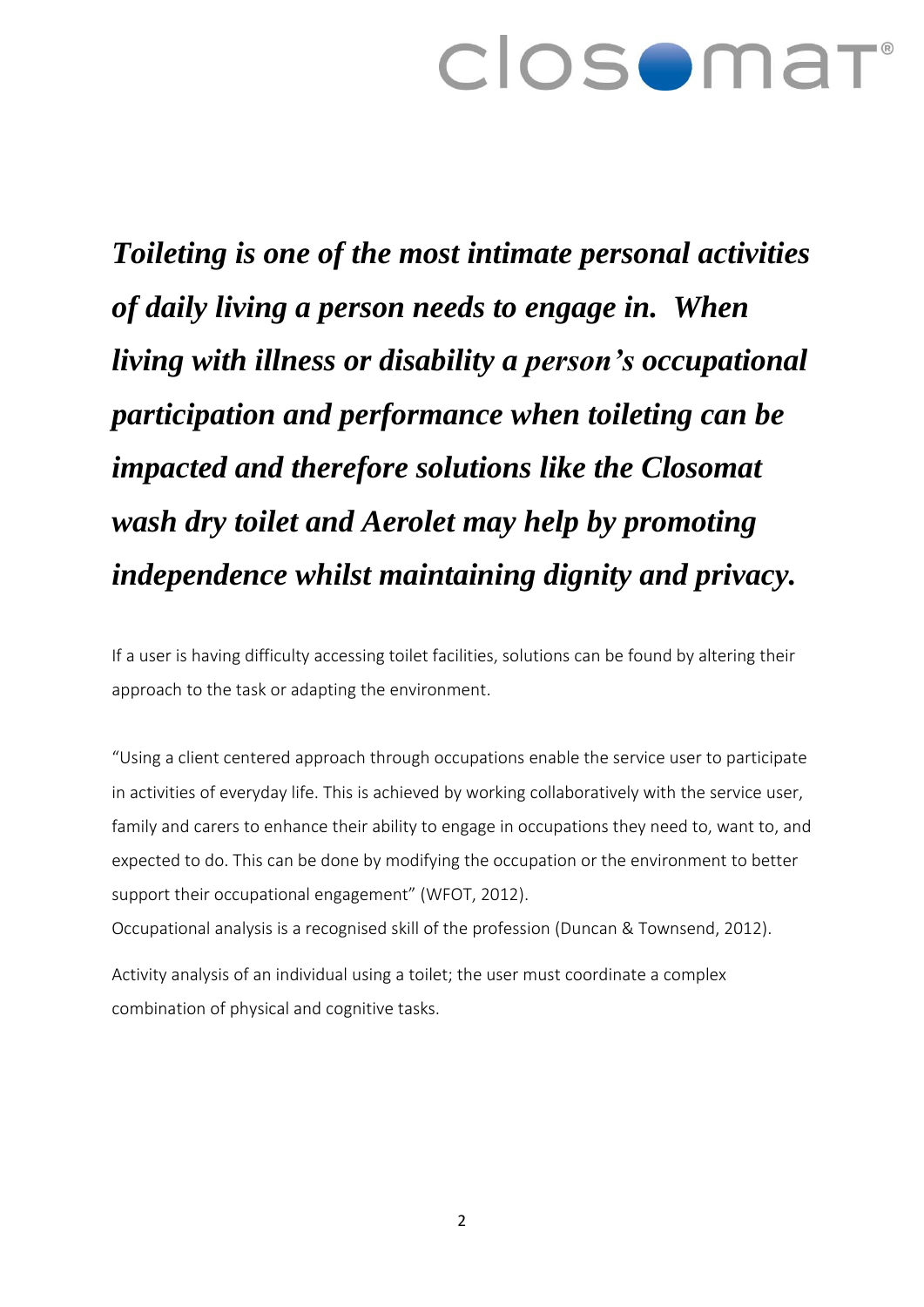# closomar<sup>®</sup>

| STEPS INVOLVED PRIOR TO USING A<br><b>TOILET</b>                                                                                                                                                                  | <b>OVERT COMPONENTS</b><br>(WHAT CAN BE OBSERVED)                                                                                                                                                                                                                                                                                                                                                                                                       | <b>COVERT COMPONENTS</b><br>(WHAT CANNOT BE<br>OBSERVED)                                                                                                                                                                                |  |
|-------------------------------------------------------------------------------------------------------------------------------------------------------------------------------------------------------------------|---------------------------------------------------------------------------------------------------------------------------------------------------------------------------------------------------------------------------------------------------------------------------------------------------------------------------------------------------------------------------------------------------------------------------------------------------------|-----------------------------------------------------------------------------------------------------------------------------------------------------------------------------------------------------------------------------------------|--|
| The first step in the process of using a<br>toilet, is body awareness.                                                                                                                                            |                                                                                                                                                                                                                                                                                                                                                                                                                                                         | The user will understand<br>the resulting sensations<br>of needing to eliminate                                                                                                                                                         |  |
| The ability to picture actions (symbolic<br>thought), plan (problem solve) and our<br>memory, begin to develop around one<br>years old (around the time we<br>traditionally begin to learn how to use a<br>potty. |                                                                                                                                                                                                                                                                                                                                                                                                                                                         | The user will be able to<br>recall from memory the<br>correct steps/sequence<br>involved in using the<br>toilet.                                                                                                                        |  |
| The body's motor system (nerves and<br>muscles) control movement                                                                                                                                                  |                                                                                                                                                                                                                                                                                                                                                                                                                                                         | For the user to carry out<br>the required movements,<br>messages are sent to the<br>brain (motor cortex)<br>from there these<br>messages travel to the<br>brainstem, spinal cord,<br>nerve cells and finally to<br>the relevant muscles |  |
| A body has three planes of movement,<br>sagittal (forwards/backwards) frontal<br>(side to side) and horizontal (rotation)                                                                                         |                                                                                                                                                                                                                                                                                                                                                                                                                                                         |                                                                                                                                                                                                                                         |  |
| The user will stand and walk to the<br>bathroom, navigating objects such as<br>stairs and doors along the way.                                                                                                    | Gross motor skills -<br>flexion, extension in<br>the sagittal plane.<br>Abduction/adduction<br>in the frontal plane<br>Medial and lateral<br>rotation in the<br>horizontal plane<br>The user will co-ordinate<br>their body's movements.<br>These movements assist the<br>user to stand, walk and sit<br>when using the toilet.<br>The users muscle tone will<br>be high enough to withstand<br>gravity but low enough to<br>allow selective movements. | The vestibular system will<br>help maintain their<br>balance throughout all<br>gross movements.                                                                                                                                         |  |
| The user will navigate the environment<br>without bumping into objects and will be                                                                                                                                | Gross motor skills<br>Coordination<br>Balance                                                                                                                                                                                                                                                                                                                                                                                                           | Perception assists<br>the user in<br>judging the                                                                                                                                                                                        |  |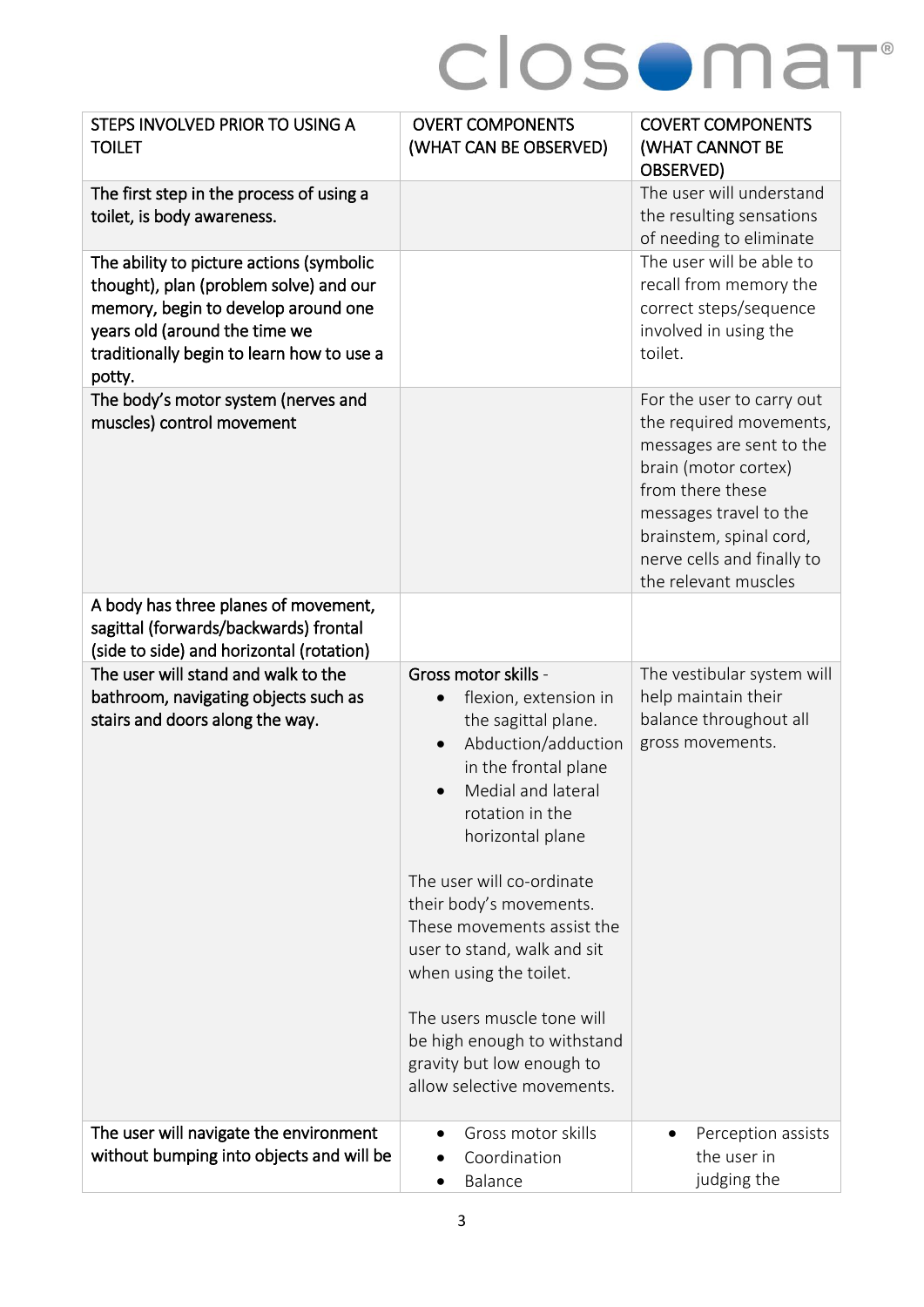# closomar<sup>®</sup>

| able to reach successfully for objects<br>such as door handles.                                           | $\bullet$ Fine motor skills -<br>Objects and tools must be<br>held in a particular<br>orientation for their<br>functional use i.e.<br>Unfastening buttons, pulling<br>clothing down/up | distance between<br>objects and<br>themselves (they<br>know where their<br>body is in relation<br>to space.<br>Sequencing<br>$\bullet$ |
|-----------------------------------------------------------------------------------------------------------|----------------------------------------------------------------------------------------------------------------------------------------------------------------------------------------|----------------------------------------------------------------------------------------------------------------------------------------|
| The user will be recall from memory the<br>location of the bathroom or able to read<br>and follow signage |                                                                                                                                                                                        | Long term/short<br>$\bullet$<br>term memory<br>Visual (signage)<br>$\bullet$                                                           |

| STEPS INVOLVED WHILE USING A TOILET                                                                                                                                  | <b>OVERT COMPONENTS</b>                                                                        | <b>COVERT COMPONENTS</b>                               |
|----------------------------------------------------------------------------------------------------------------------------------------------------------------------|------------------------------------------------------------------------------------------------|--------------------------------------------------------|
| The user will identify the toilet as<br>opposed to the wash basin and walk<br>over.                                                                                  | Gross motor skills<br>Coordination<br>Muscle tone<br><b>Balance</b>                            | Object recognition<br>(visual)<br>Sequencing           |
| The user will position themselves with<br>the toilet behind them, lower clothing<br>items and seat themselves into the<br>correct seated position on the toilet pan. | Gross/fine motor skills<br>Coordination<br>Sagittal movements<br>Muscle tone<br><b>Balance</b> | Memory<br>Visual - object<br>recognition<br>Sequencing |
| Time will be required for muscles to<br>relax to begin the process of voiding (this<br>varies for each user)                                                         |                                                                                                |                                                        |

| STEPS INVOLVED AFTER USING A TOILET                                                 | <b>OVERT COMPONENTS</b> | <b>COVERT COMPONENTS</b>        |
|-------------------------------------------------------------------------------------|-------------------------|---------------------------------|
| The user will locate the toilet paper, take                                         | Gross/fine motor skills | Visual $-$ locating the         |
| the required number of sheets and wipe<br>then place the tissue down into the       | Coordination            | toilet paper<br>Tactile - touch |
|                                                                                     | Muscle tone             |                                 |
| toilet pan                                                                          | Balance                 | Perception                      |
|                                                                                     |                         | Sequencing                      |
|                                                                                     |                         | Proprioception-correct          |
|                                                                                     |                         | pressure when wiping.           |
| The user will stand, pull clothing back<br>into place, fasten and turn to flush the | Gross/fine motor skills | Memory                          |
|                                                                                     | coordination            | Sequencing                      |
| toilet.                                                                             | Muscle tone             | Perception                      |
|                                                                                     | <b>Balance</b>          | Tactile (touch)                 |
|                                                                                     |                         |                                 |
| The user will then move to the wash                                                 | Gross/fine motor skills | Tactile                         |
| basin to wash their hands, dry and                                                  | Muscle tone             | Memory                          |
| vacate the bathroom.                                                                | Coordination            | Sequencing                      |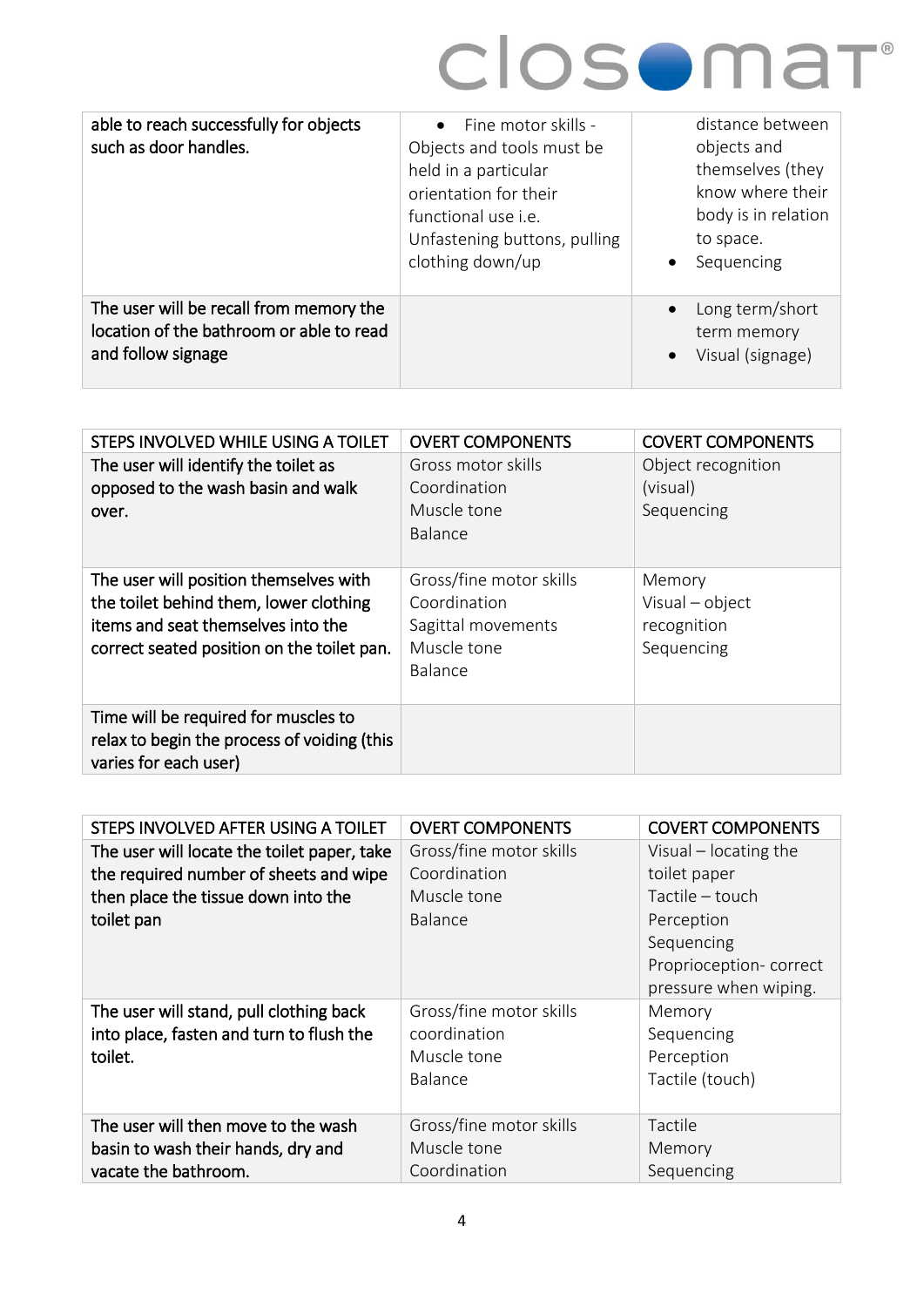### closomat

|  | Balance |
|--|---------|
|--|---------|

(Tyldesley & Grieve, 2009)

#### Socio- Cultural considerations.

Toilet talk can be taboo, the word "toilet" can be considered in some cultures as dirty, whereas asking to use the restroom or bathroom is considered more appropriate. Consideration must to be taken in to account, that every country has its own social and cultural norms when it comes to toileting and each user has their own habits, values and routines (LaVine, 2018)

#### Evidence base.

According to the NHS (2018) falls are a common occurrence in those aged over 65 or with those with a long-term health condition and also highlight that falls are most likely to happen in areas such as the bathroom.

Falls have been linked to a loss of confidence, a person becoming withdrawn and a loss of independence and the estimated cost to the NHS is £2.3bn per year (NICE, 2013; The Kings Fund, 2013).

The average projected cost of a fall per person is £189,222 with 1 in 3 people over the age of 65 being at risk of a fall (Kings Fund, 2013). Once a person has fallen, they are more likely to fall again within the same year (Kings Fund, 2013) and the hospitalisation costs of a fall are not as high as the aftercare and subsequent treatment of the fall (Kings Fund, 2013).

#### Reducing or eliminating care cost through the provision of equipment.

A care package costs approximately £15 per hour – that's nearly £11,000 per year if you have a carer for 14 hours a week to assist with toileting and if you need full-time care during the day, costs start at £30,000 per year (Money Advice Service, 2018).

#### Social costs of illness

There is a growing interest in incorporating informal care in cost-of-illness studies as a relevant part of the economic impact of some diseases with the average hourly unit cost being £11.43 per hour. (Oliva-Moreno, Trapero-Bertran, Peña-Longobardo del Pozo-Rubio, 2017).

#### Cost effectiveness analysis.

Closomat Palma and Aerolet one off cost is; £5,735.

A 10-year service and maintenance (1 year warranty then 9 years at £195 per unit) plan for the Closomat Palma and Aerolet costs £3,510.